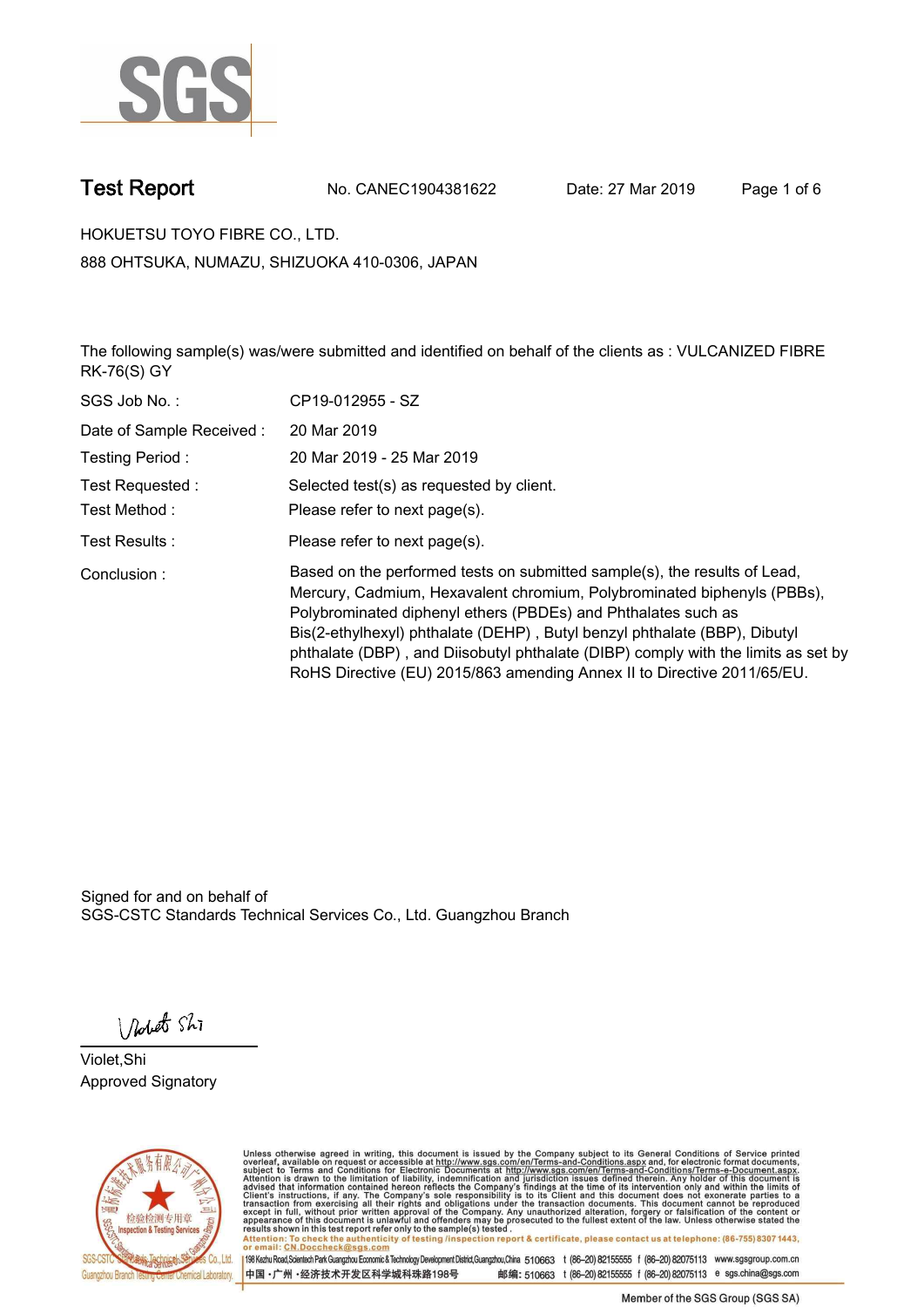

**Test Report. No. CANEC1904381622 Date: 27 Mar 2019. Page 2 of 6.**

**Test Results :.**

**Test Part Description :.**

| Specimen No.    | SGS Sample ID    | <b>Description</b> |  |
|-----------------|------------------|--------------------|--|
| SN <sub>1</sub> | CAN19-043816.016 | Gray material      |  |

**Remarks :.(1) 1 mg/kg = 1 ppm = 0.0001%.**

**(2) MDL = Method Detection Limit.**

- **(3) ND = Not Detected ( < MDL ).**
- **(4) "-" = Not Regulated.**

### **RoHS Directive (EU) 2015/863 amending Annex II to Directive 2011/65/EU.**

**Test Method :. With reference to IEC 62321-4:2013+A1:2017, IEC 62321-5:2013, IEC 62321-7-2:2017 , IEC 62321-6:2015 and IEC 62321-8:2017, analyzed by ICP-OES , UV-Vis and GC-MS ..**

| Test Item(s)               | <u>Limit</u> | <u>Unit</u> | <b>MDL</b>               | 016       |
|----------------------------|--------------|-------------|--------------------------|-----------|
| Cadmium (Cd)               | 100          | mg/kg       | $\overline{2}$           | <b>ND</b> |
| Lead (Pb)                  | 1,000        | mg/kg       | $\overline{c}$           | <b>ND</b> |
| Mercury (Hg)               | 1,000        | mg/kg       | 2                        | <b>ND</b> |
| Hexavalent Chromium (CrVI) | 1,000        | mg/kg       | 8                        | <b>ND</b> |
| Sum of PBBs                | 1,000        | mg/kg       | $\overline{\phantom{a}}$ | <b>ND</b> |
| Monobromobiphenyl          |              | mg/kg       | 5                        | <b>ND</b> |
| Dibromobiphenyl            | -            | mg/kg       | 5                        | <b>ND</b> |
| Tribromobiphenyl           | -            | mg/kg       | 5                        | <b>ND</b> |
| Tetrabromobiphenyl         |              | mg/kg       | 5                        | <b>ND</b> |
| Pentabromobiphenyl         | -            | mg/kg       | 5                        | <b>ND</b> |
| Hexabromobiphenyl          |              | mg/kg       | 5                        | ND        |
| Heptabromobiphenyl         | -            | mg/kg       | 5                        | <b>ND</b> |
| Octabromobiphenyl          |              | mg/kg       | 5                        | <b>ND</b> |
| Nonabromobiphenyl          |              | mg/kg       | 5                        | <b>ND</b> |
| Decabromobiphenyl          |              | mg/kg       | 5                        | <b>ND</b> |
| Sum of PBDEs               | 1,000        | mg/kg       | $\overline{\phantom{a}}$ | <b>ND</b> |
| Monobromodiphenyl ether    |              | mg/kg       | 5                        | <b>ND</b> |
| Dibromodiphenyl ether      | -            | mg/kg       | 5                        | <b>ND</b> |
| Tribromodiphenyl ether     | -            | mg/kg       | 5                        | <b>ND</b> |
| Tetrabromodiphenyl ether   |              | mg/kg       | 5                        | <b>ND</b> |
| Pentabromodiphenyl ether   |              | mg/kg       | 5                        | <b>ND</b> |
|                            |              |             |                          |           |



Unless otherwise agreed in writing, this document is issued by the Company subject to its General Conditions of Service printed<br>overleaf, available on request or accessible at http://www.sgs.com/en/Terms-and-Conditions.asp Attention: To check the authenticity of testing /inspection report & certificate, please contact us at telephone: (86-755) 8307 1443,<br>Attention: To check the authenticity of testing /inspection report & certificate, please

198 Kezhu Road,Scientech Park Guangzhou Economic & Technology Development District,Guangzhou,China 510663 t (86-20) 82155555 f (86-20) 82075113 www.sgsgroup.com.cn 邮编: 510663 t (86-20) 82155555 f (86-20) 82075113 e sgs.china@sgs.com 中国·广州·经济技术开发区科学城科珠路198号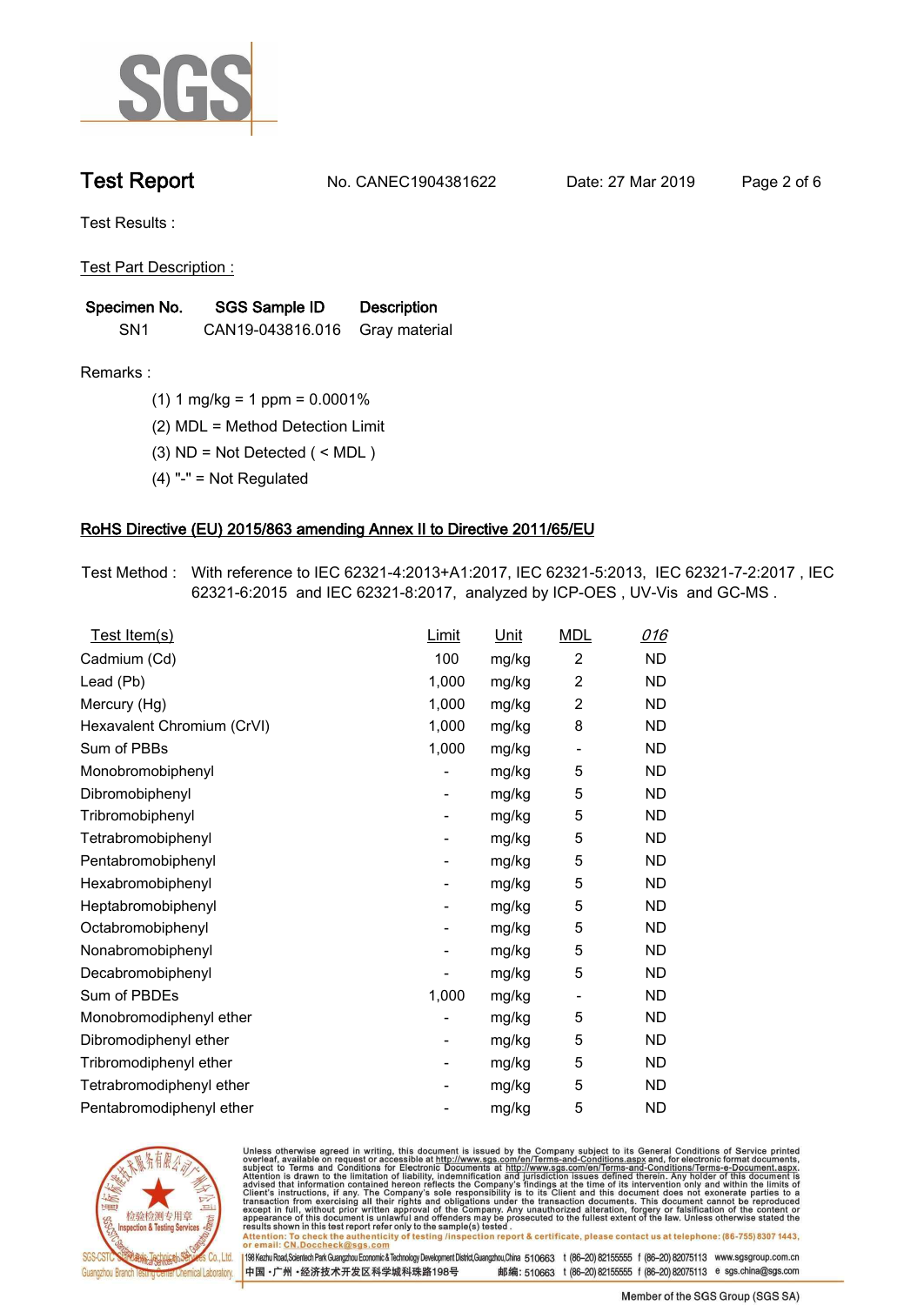

| <b>Test Report</b>                  |       | No. CANEC1904381622<br>Date: 27 Mar 2019 |            | Page 3 of 6 |  |
|-------------------------------------|-------|------------------------------------------|------------|-------------|--|
| Test Item(s)                        | Limit | Unit                                     | <b>MDL</b> | 016         |  |
| Hexabromodiphenyl ether             | ٠     | mg/kg                                    | 5          | <b>ND</b>   |  |
| Heptabromodiphenyl ether            | -     | mg/kg                                    | 5          | <b>ND</b>   |  |
| Octabromodiphenyl ether             | ۰     | mg/kg                                    | 5          | <b>ND</b>   |  |
| Nonabromodiphenyl ether             | Ξ.    | mg/kg                                    | 5          | <b>ND</b>   |  |
| Decabromodiphenyl ether             | ٠     | mg/kg                                    | 5          | <b>ND</b>   |  |
| Dibutyl phthalate (DBP)             | 1.000 | mg/kg                                    | 50         | <b>ND</b>   |  |
| Butyl benzyl phthalate (BBP)        | 1,000 | mg/kg                                    | 50         | <b>ND</b>   |  |
| Bis (2-ethylhexyl) phthalate (DEHP) | 1.000 | mg/kg                                    | 50         | <b>ND</b>   |  |
| Diisobutyl Phthalates (DIBP)        | 1.000 | mg/kg                                    | 50         | <b>ND</b>   |  |

**Notes :.**

**(1) The maximum permissible limit is quoted from RoHS Directive (EU) 2015/863.IEC 62321 series is equivalent to EN 62321 series** 

**http://www.cenelec.eu/dyn/www/f?p=104:30:1742232870351101::::FSP\_ORG\_ID,FSP\_LANG\_ID:12586 37,25.**



Unless otherwise agreed in writing, this document is issued by the Company subject to its General Conditions of Service printed<br>overleaf, available on request or accessible at http://www.sgs.com/en/Terms-and-Conditions.asp Attention: To check the authenticity of testing /inspection report & certificate, please contact us at telephone: (86-755) 8307 1443,<br>Attention: To check the authenticity of testing /inspection report & certificate, please

198 Kezhu Road,Scientech Park Guangzhou Economic & Technology Development District,Guangzhou,China 510663 t (86-20) 82155555 f (86-20) 82075113 www.sgsgroup.com.cn 中国·广州·经济技术开发区科学城科珠路198号 邮编: 510663 t (86-20) 82155555 f (86-20) 82075113 e sgs.china@sgs.com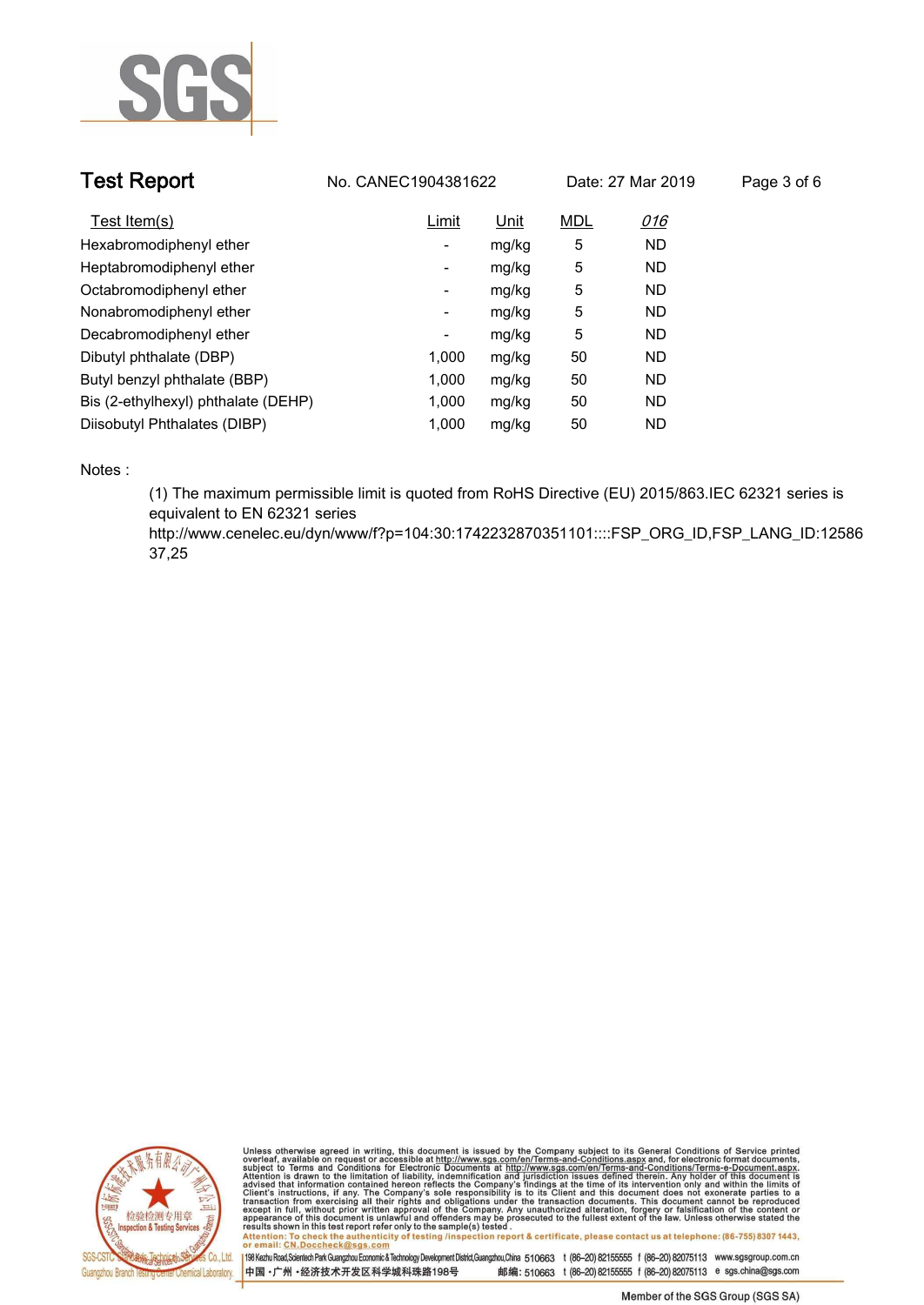

**Test Report. No. CANEC1904381622 Date: 27 Mar 2019. Page 4 of 6.**

## **ATTACHMENTS Pb/Cd/Hg/Cr6+/PBBs/PBDEs Testing Flow Chart**

**1) These samples were dissolved totally by pre-conditioning method according to below flow chart. (Cr6+ and PBBs/PBDEs test method excluded).**





Unless otherwise agreed in writing, this document is issued by the Company subject to its General Conditions of Service printed<br>overleaf, available on request or accessible at http://www.sgs.com/en/Terms-and-Conditions.asp résults shown in this test report refer only to the sample(s) tésted .<br>Attention: To check the authenticity of testing /inspection report & certificate, please contact us at telephone: (86-755) 8307 1443,<br>or email: <u>CN.Doc</u>

198 Kezhu Road,Scientech Park Guangzhou Economic & Technology Development District,Guangzhou,China 510663 t (86-20) 82155555 f (86-20) 82075113 www.sgsgroup.com.cn 邮编: 510663 t (86-20) 82155555 f (86-20) 82075113 e sgs.china@sgs.com 中国·广州·经济技术开发区科学城科珠路198号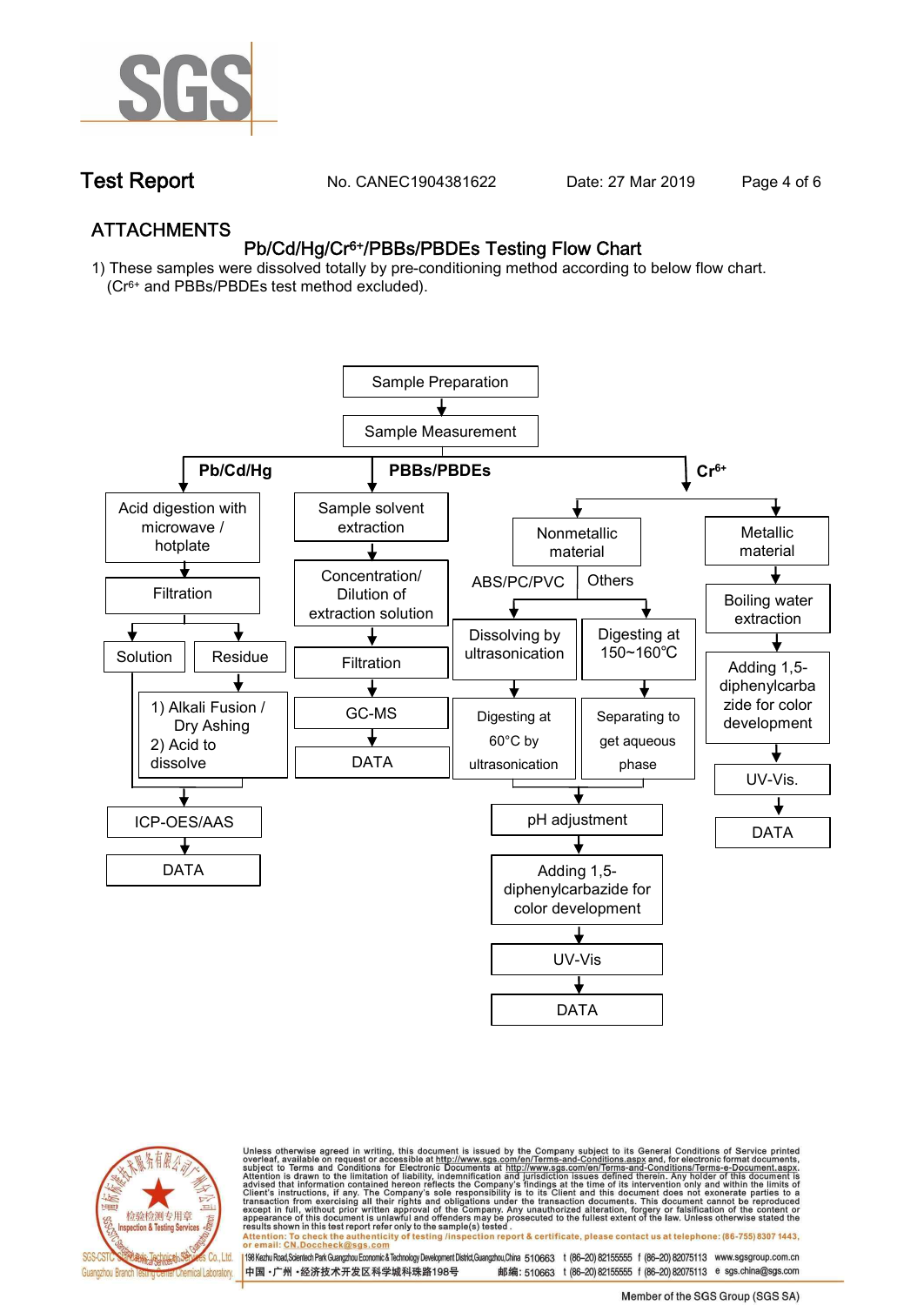

**Test Report. No. CANEC1904381622 Date: 27 Mar 2019. Page 5 of 6.**

# **ATTACHMENTS Phthalates Testing Flow Chart**





Unless otherwise agreed in writing, this document is issued by the Company subject to its General Conditions of Service printed<br>overleaf, available on request or accessible at http://www.sgs.com/en/Terms-and-Conditions.asp results shown in this test report refer only to the sample(s) tested .<br>Attention: To check the authenticity of testing /inspection report & certificate, please contact us at telephone: (86-755) 8307 1443,<br>or email: <u>CN.Doc</u>

198 Kezhu Road,Scientech Park Guangzhou Economic & Technology Development District,Guangzhou,China 510663 t (86-20) 82155555 f (86-20) 82075113 www.sgsgroup.com.cn 中国·广州·经济技术开发区科学城科珠路198号 邮编: 510663 t (86-20) 82155555 f (86-20) 82075113 e sgs.china@sgs.com